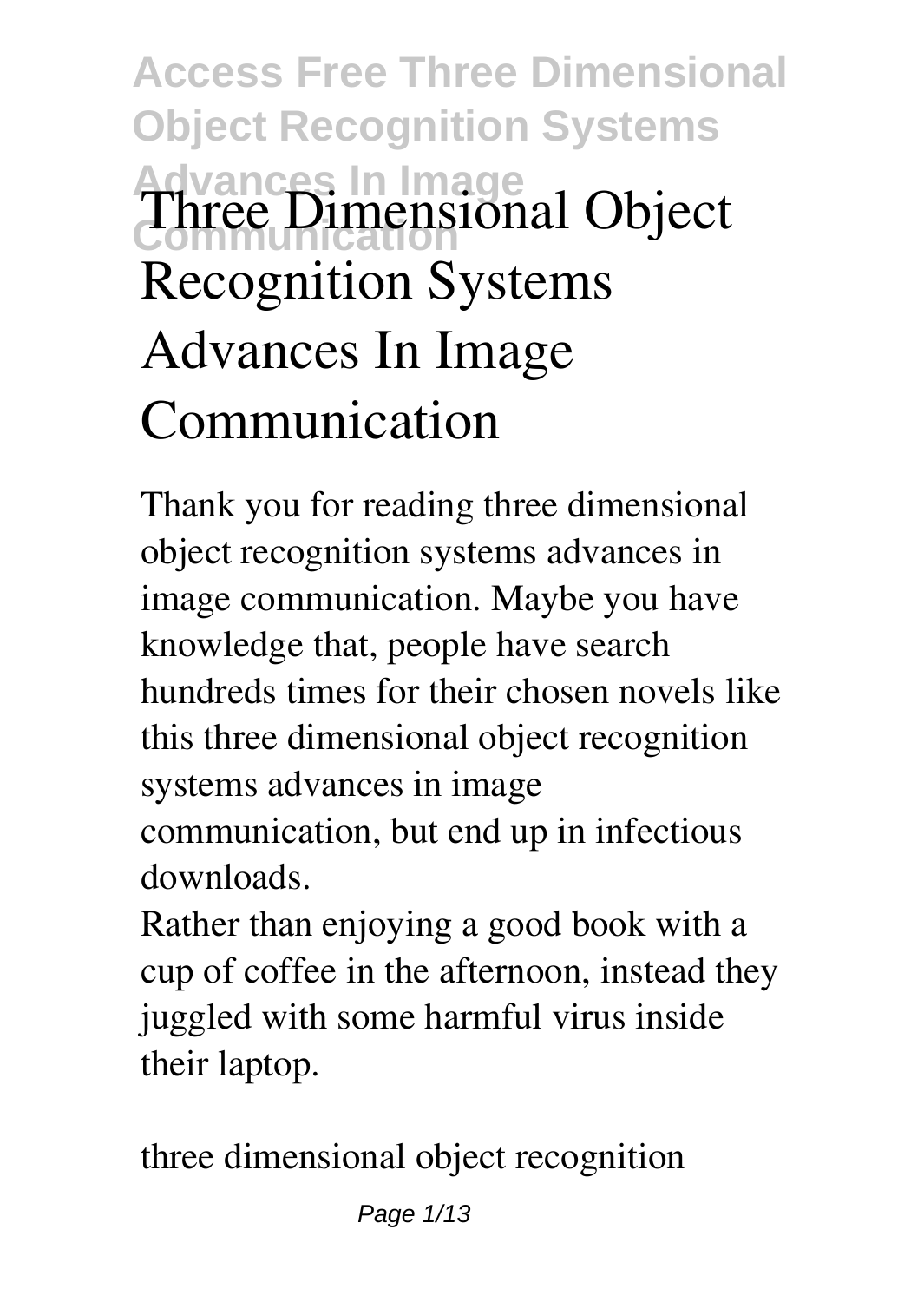# **Access Free Three Dimensional Object Recognition Systems Advances In Image** systems advances in image

**Communication** communication is available in our book collection an online access to it is set as public so you can download it instantly. Our digital library spans in multiple locations, allowing you to get the most less latency time to download any of our books like this one.

Merely said, the three dimensional object recognition systems advances in image communication is universally compatible with any devices to read

It<sup>Is</sup> easy to search Wikibooks by topic, and there are separate sections for recipes and childrens<sup>[]</sup> texbooks. You can download any page as a PDF using a link provided in the left-hand menu, but unfortunately there<sup>[]</sup>s no support for other formats. There'lls also Collection Creator  $\mathbb I$ a handy tool that lets you collate several Page 2/13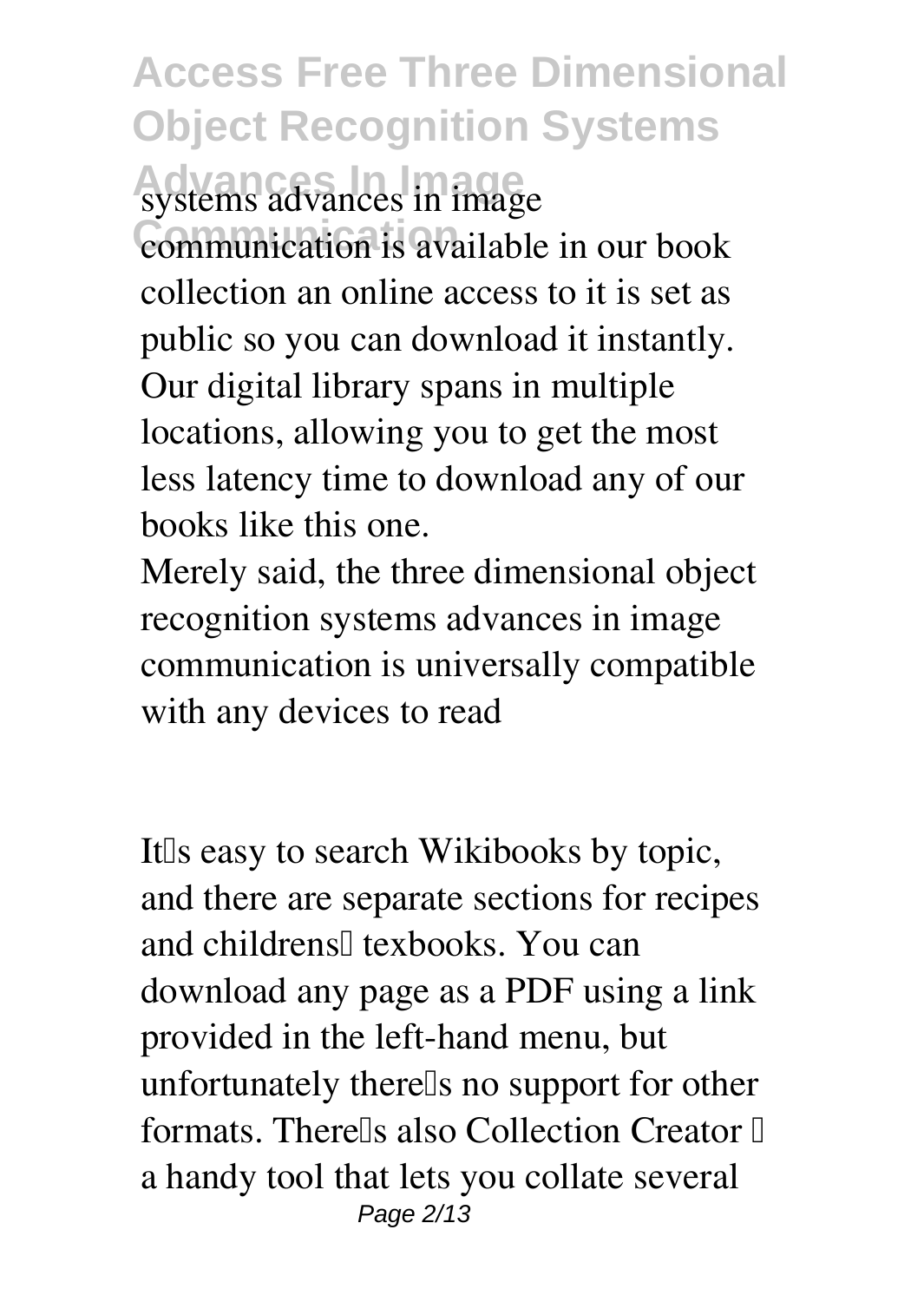**Access Free Three Dimensional Object Recognition Systems** pages, organize them, and export them together (again, in PDF format). It<sup>Is</sup> a nice feature that enables you to customize your reading material, but itlls a bit of a hassle, and is really designed for readers who want printouts. The easiest way to read Wikibooks is simply to open them in your web browser.

**Optical image recognition of threedimensional objects**

Three-Dimensional Object Recognition from Single Two-Dimensional Images David G. Lowe Abstract A computer vision system has been implemented that can recognize three-dimensionalobjectsfro munknownviewpointsinsinglegrayscaleimages. Unlikemostotherapproaches,t herecognitionisaccomplishedwithoutany

**Relations among early object recognition** Page 3/13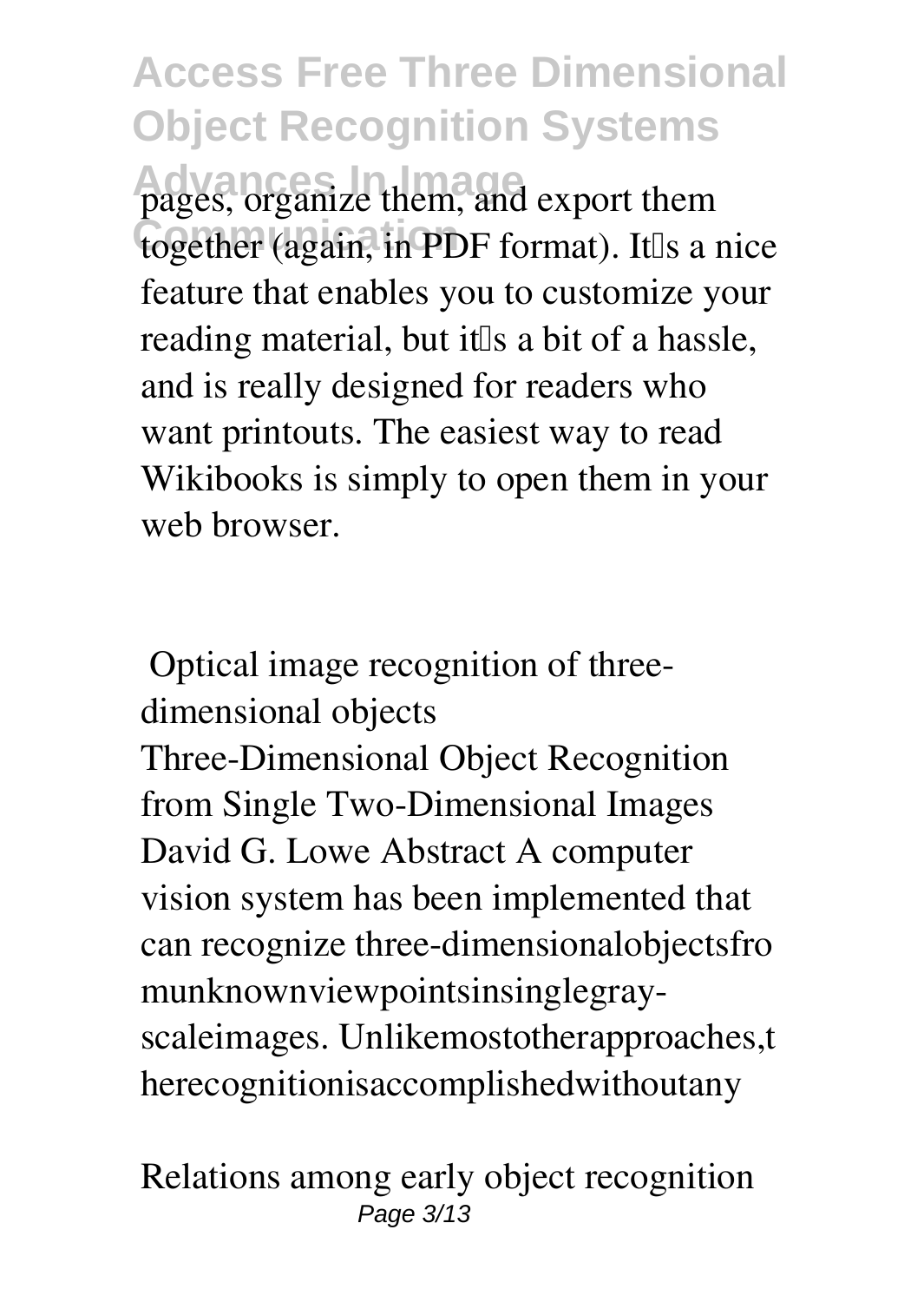# **Access Free Three Dimensional Object Recognition Systems Advances In Image skills: Objects ...**

and three-dimensional characteristics of the object. Another major factor determining the accuracy of recognition is the lighting conditions and object pose at the time of recognition. We discuss an approach making use of the depth information and 3d properties of objects inorder to accurately identify them independent of lighting conditions.

**Three-Dimensional Object Recognition from Single Two ...**

Three-dimensional object recognition concerns recognition and localiza tion of objects of interest in a scene from input images. This problem is one of both theoretical and practical importance.

**Three-dimensional object recognition is viewpoint ...**

three dimensional imaging systems [8, 9]. Page 4/13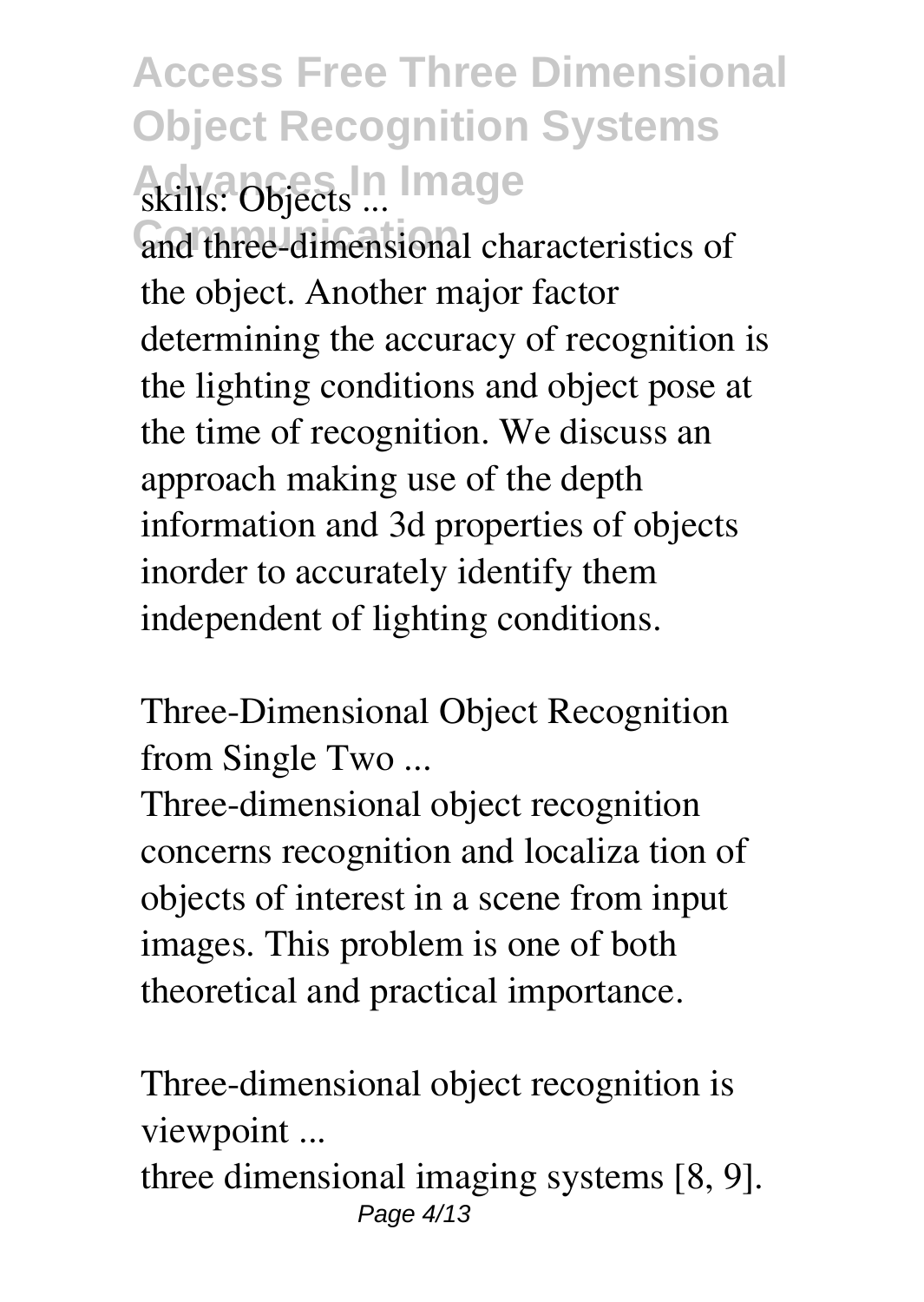**Access Free Three Dimensional Object Recognition Systems** The optimality of such algorithms, however, may not carry over if these methods are extended directly to the photon counting regime due to the quantum-limited nature of the imagery. Thus, a new class of automatic object recognition problems arise within the context of photon-counting image sensing [10, 11].

Aspect graphs for three<sup>[[dimensiona]</sup> **object recognition ...**

Optical image recognition of threedimensional objects. Ting-Chung Poon and Taegeun Kim. A three-dimensional ~3-D! optical image-recognition technique is proposed and studied. The proposed technique is based on two-pupil optical heterodyne scanning and is capable of performing 3-D image recognition.

**Three-Dimensional Object Recognition** Page 5/13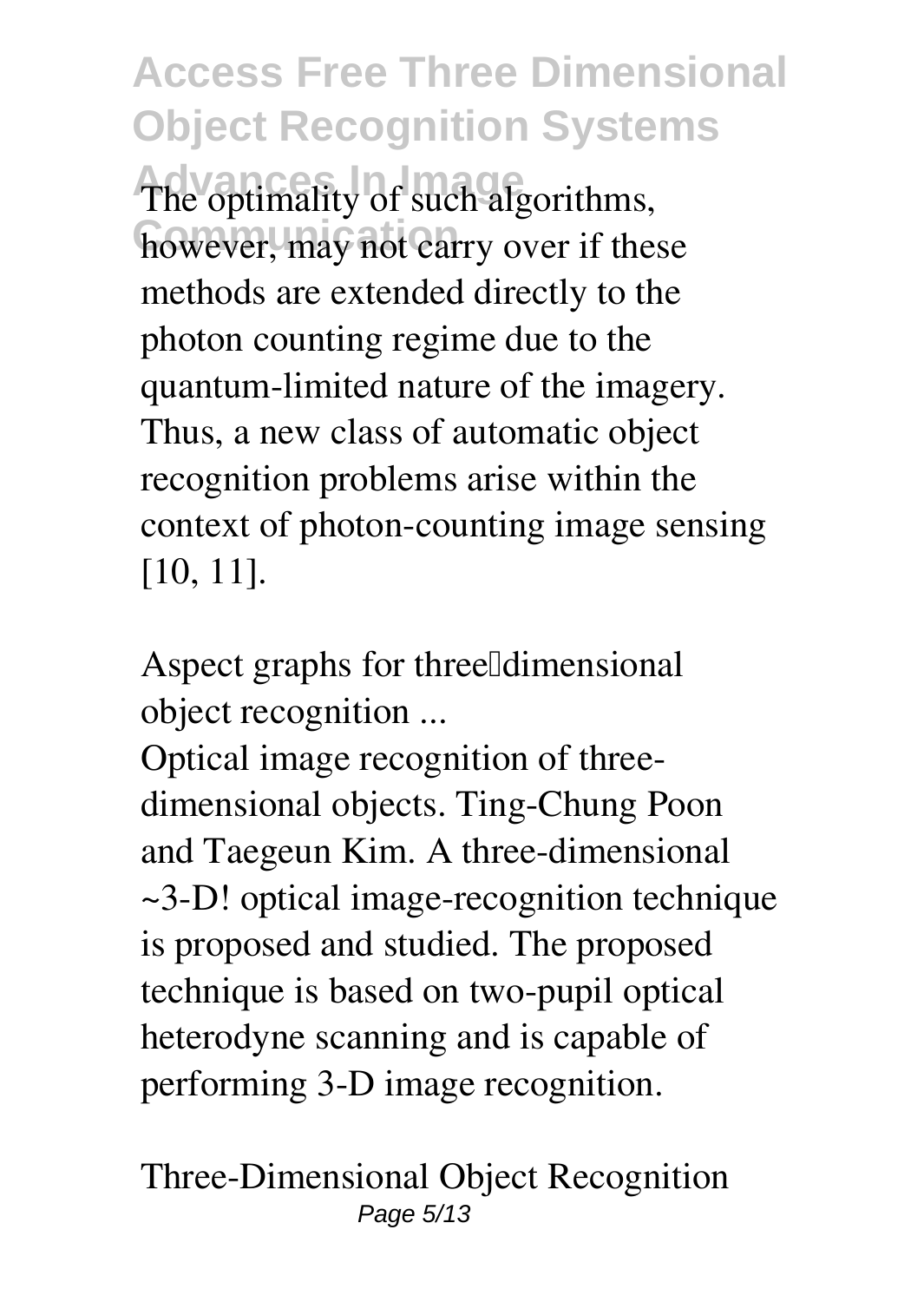# **Access Free Three Dimensional Object Recognition Systems Advances In Image from Range Images ...**

Relational structure in object recognition. The potentially relevant aspect of object recognition concerns how children represent the 3-dimensional shapes of common objects, and derives from Biederman's (1987; Hummel & Biederman, 1992) Recognition-By-Components account of visual object recognition. By this account, humans form internal representations that are sparse geometric models of 3-dimensional object shapes built from a set of primitive volumes called **Igeons.** 

**Chapter 15 Object Recognition** A general-purpose computer vision system must be capable of recognizing threedimensional (3-D) objects. This paper proposes a precise definition of the 3-D object recognition problem, discusses basic concepts associated with this Page 6/13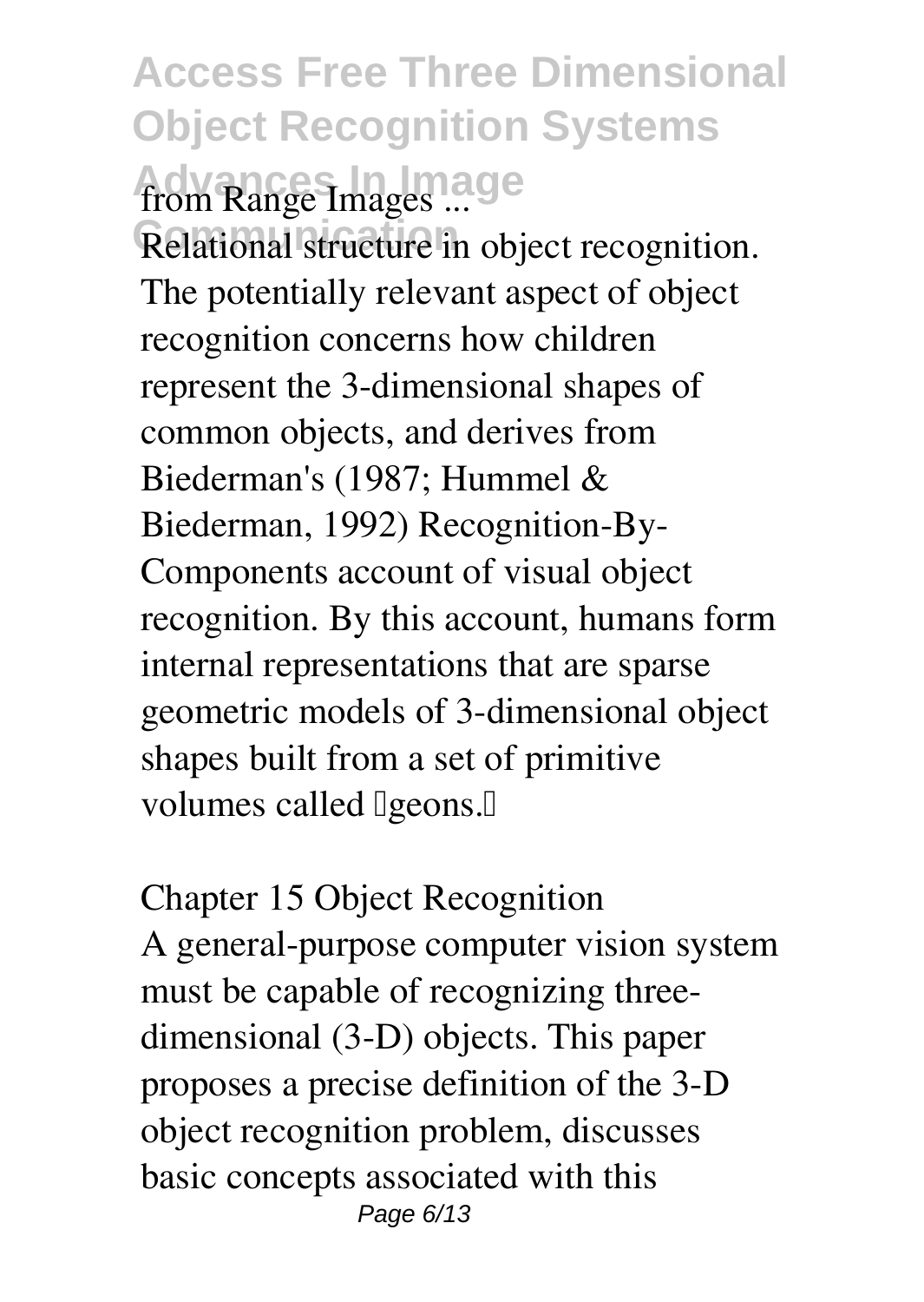**Access Free Three Dimensional Object Recognition Systems** problem, and reviews the relevant *<u>Grature</u>*. Inication

**Three-Dimensional Object Recognition Systems, Volume 1 ...** Three-dimensional object recognition based intelligence system for identification Abstract: If we compare the object recognition abilities of human and computer-based system, it is much complex task for a machine.

**Three Dimensional Object Recognition Systems**

Description. The design and construction of three-dimensional [3-D] object recognition systems has long occupied the attention of many computer vision researchers. The variety of systems that have been developed for this task is evidence both of its strong appeal to Page 7/13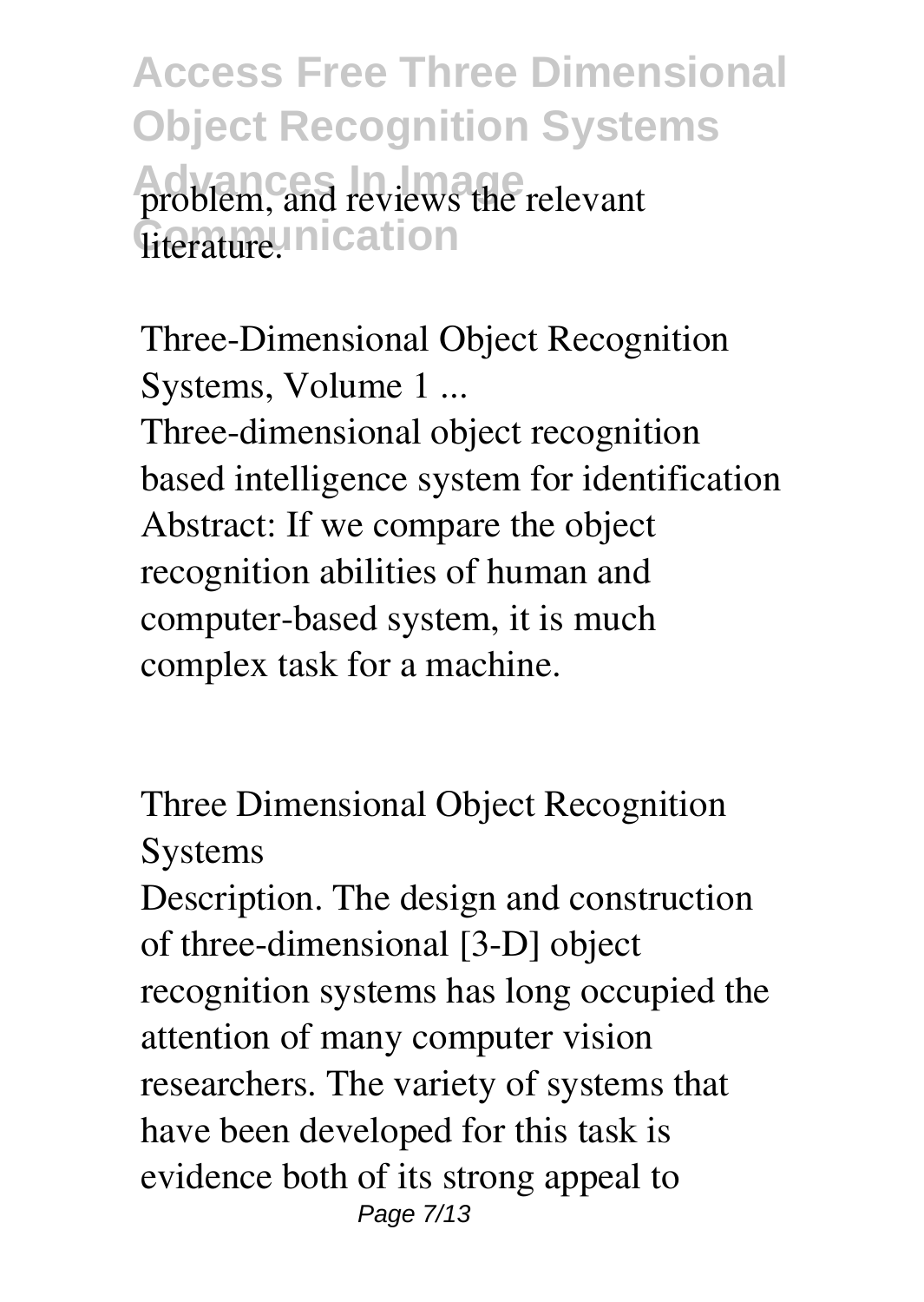**Access Free Three Dimensional Object Recognition Systems** researchers and its applicability to modern manufacturing, industrial, military,...

**Three-Dimensional Model Based Face Recognition**

problem may be considered inherently as two-dimensional object recognition. Threedimensional . If the images of objects can be obtained from arbitrary viewpoints, then an object may appear very different in its two views. For object recognition using three-dimensional models, the perspective effect and viewpoint of the image have to be considered.

**Three-dimensional object recognition systems (Book, 1993 ...**

Three-dimensional object recognition is viewpoint dependent | Nature Neuroscience The human visual system is faced with the computationally difficult problem of achieving object constancy:... Page 8/13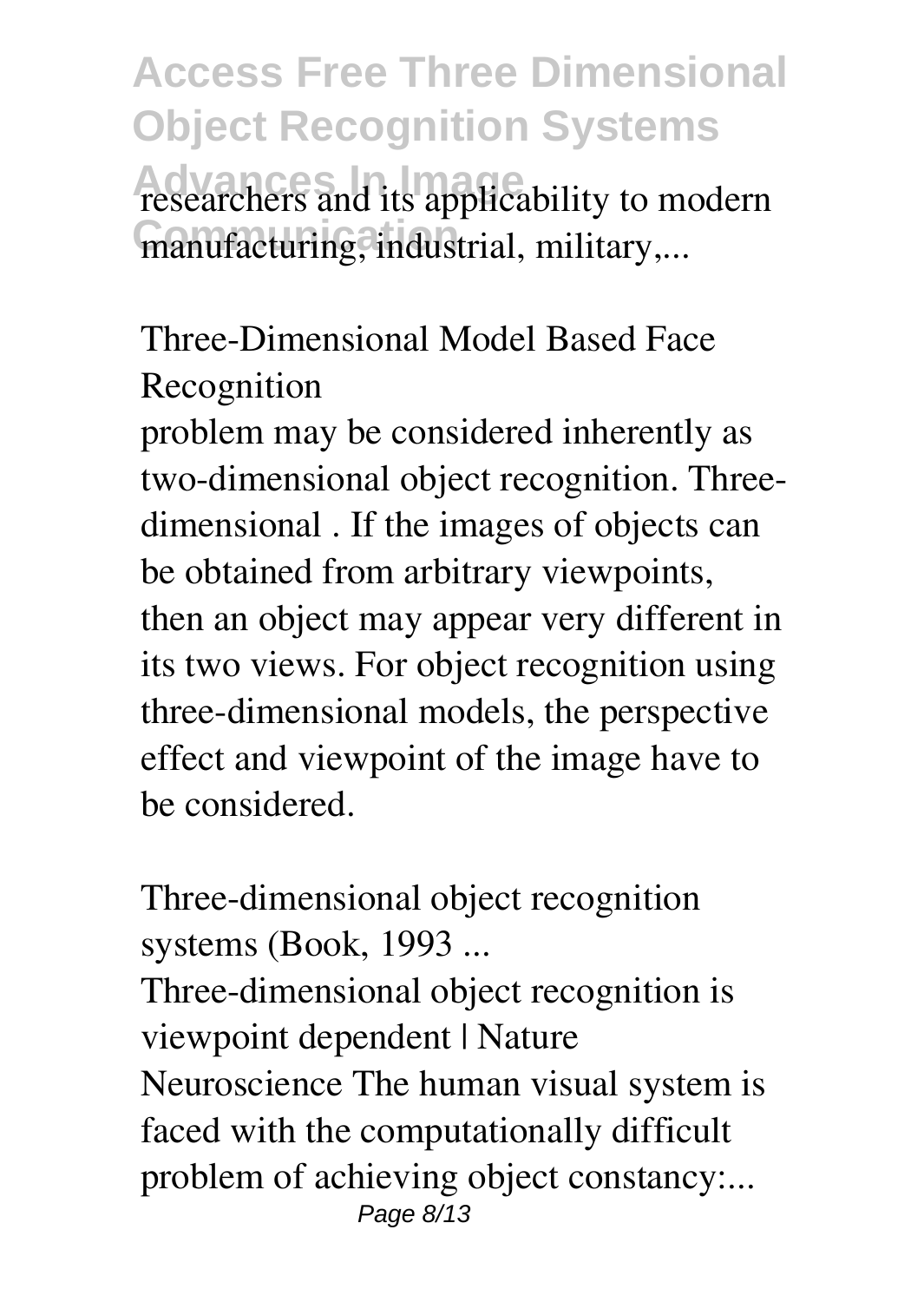#### **Access Free Three Dimensional Object Recognition Systems Advances In Image**

**Three dimensional object recognition with photon counting ...**

sensors Article Three-Dimensional Object Recognition and Registration for Robotic Grasping Systems Using a Modified Viewpoint Feature Histogram Chin-Sheng Chen 1, Po-Chun Chen 1 and Chih-Ming Hsu 2,\* 1 Graduate Institute of Automation Technology, National Taipei University of Technology, Taipei 106, Taiwan; saint@ntut.edu.tw (C.-S.C.); t103618036@ntut.org.tw (P.-C.C.)

**Three-Dimensional Object Recognition and Registration for ...**

3D Object Recognition: Inspirations and Lessons from Biological Vision --Range Sensing for Computer Vision --Feature Extraction for 3-D Model Building and Object Recognition --Three-Dimensional Surface Reconstruction: Theory and Page 9/13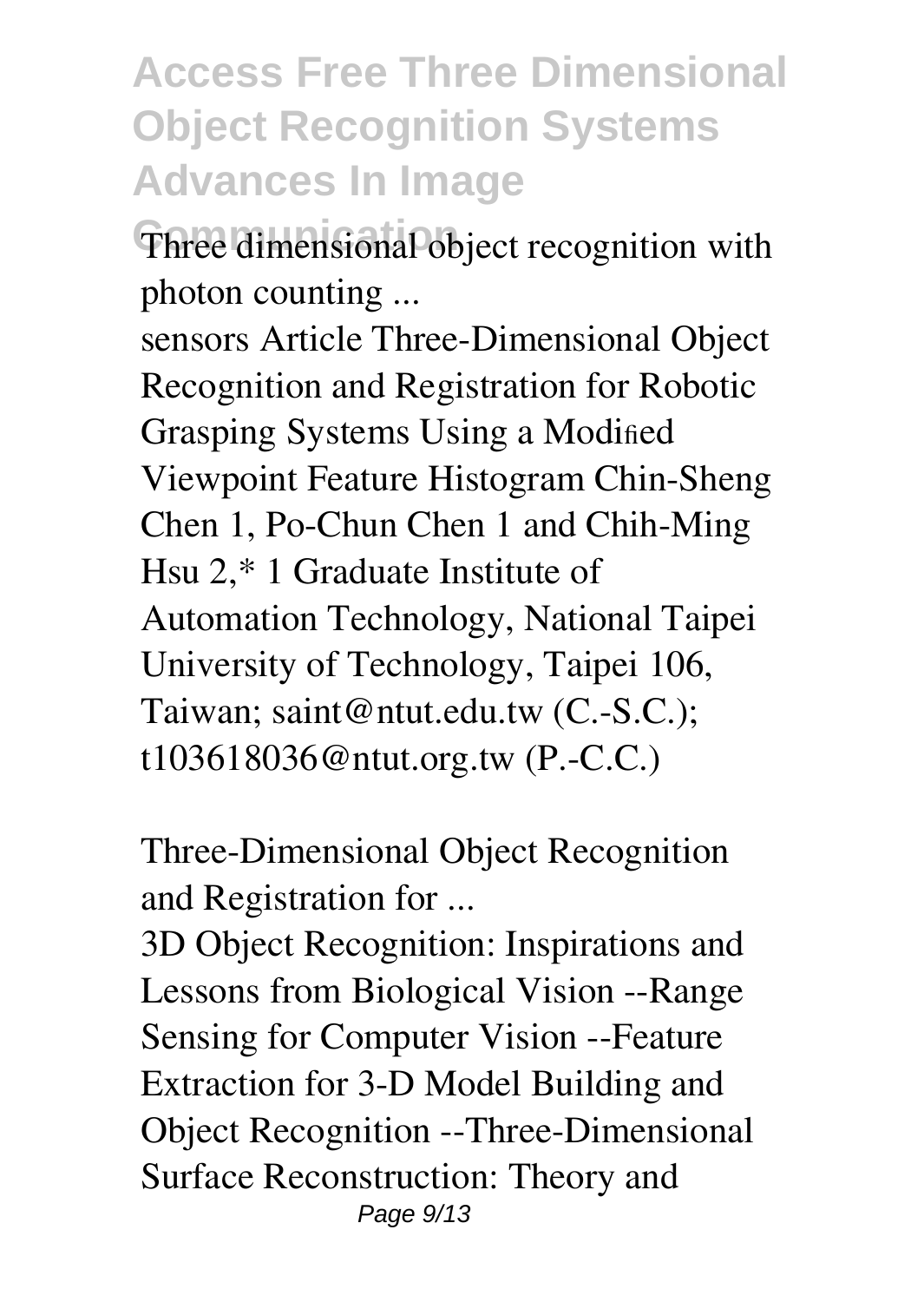**Access Free Three Dimensional Object Recognition Systems Advances In Image** Implementation --CAD-Based Object Recognition in Range Images Using Precompiled Strategy Trees --Active 3D Object Models --Image Prediction for Computer Vision --Tools for 3D Object Location from Geometrical Features by Monocular Vision --Part-Based Modeling and ...

**Three-dimensional face recognition - Wikipedia**

Two homologous, bilaterally symmetrical three dimensional (3 D) objects have been employed that differ in that one is based on parts with flat surfaces and the other on parts with curved surfaces. The following procedure has been followed, separately for each object.

**Three-Dimensional Object Recognition and Registration for ...** When this system is overdetermined, we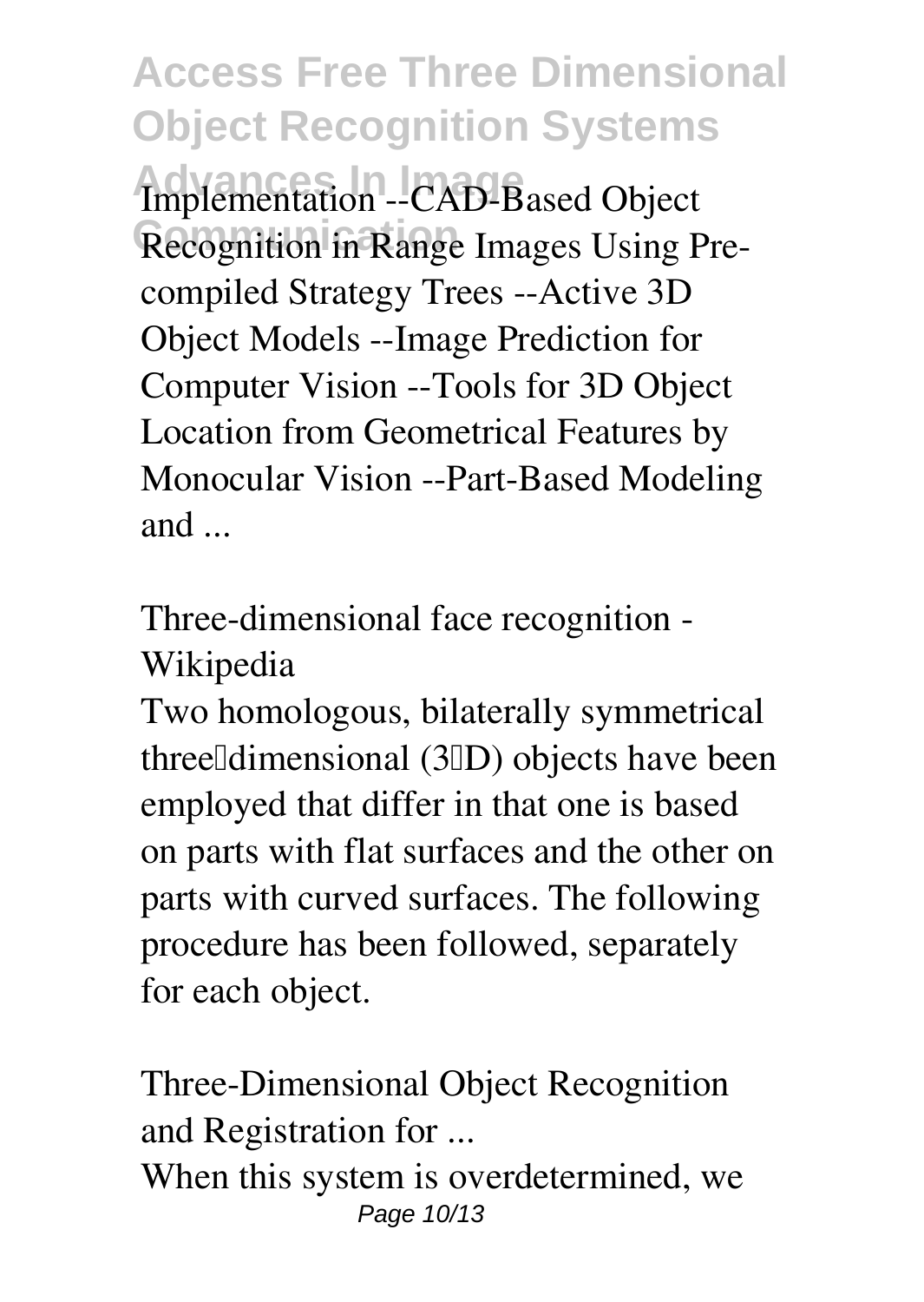**Access Free Three Dimensional Object Recognition Systems Advances In Image** can perform a least-squares fit of the errors simply by solving the corresponding normal equations: THREE-DIMENSIONAL OBJECT RECOGNITION 367 jTjh = JTe, where jvj is square and has the correct dimensions for the vector h. 3.2.

**Three-Dimensional Object Recognition Systems, Volume 1 ...**

The design and construction of threedimensional [3-D] object recognition systems has long occupied the attention of many computer vision researchers. The variety of systems that have been developed for this task is evidence both of its strong appeal to researchers and its applicability to modern manufacturing

**Three-dimensional object recognition based intelligence ...**

Robotic grasping systems cannot quickly Page 11/13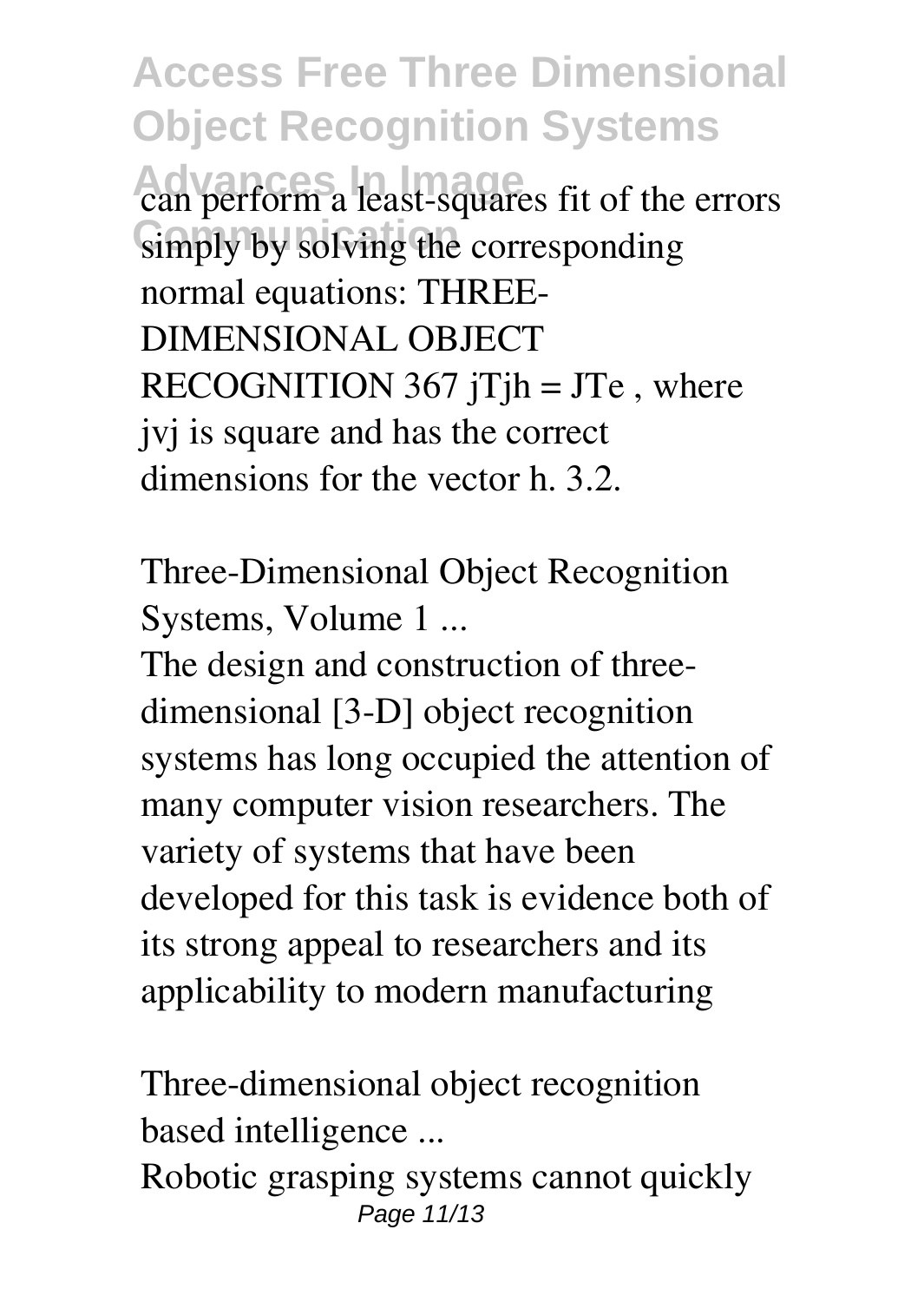**Access Free Three Dimensional Object Recognition Systems Advances In Image** or accurately recognize randomly oriented **Objects that exit an assembly line or which** are located on an assembly table so machine vision is used to solve this problem. Previous studies have proposed efficient algorithms for object recognition and pose estimation [1,2,3].

**Three-dimensional object recognition from single two ...**

Because the human face is a threedimensional (3D) object whose 2D projection (image) is sensitive to the above changes, utilizing 3D face information can improve the face recognition performance [2, 7]. Range images captured explicitly by a 3D sensor [5, 13] present face surface shape information.

**Three-dimensional object recognition** Three-dimensional face recognition (3D face recognition) is a modality of facial Page 12/13